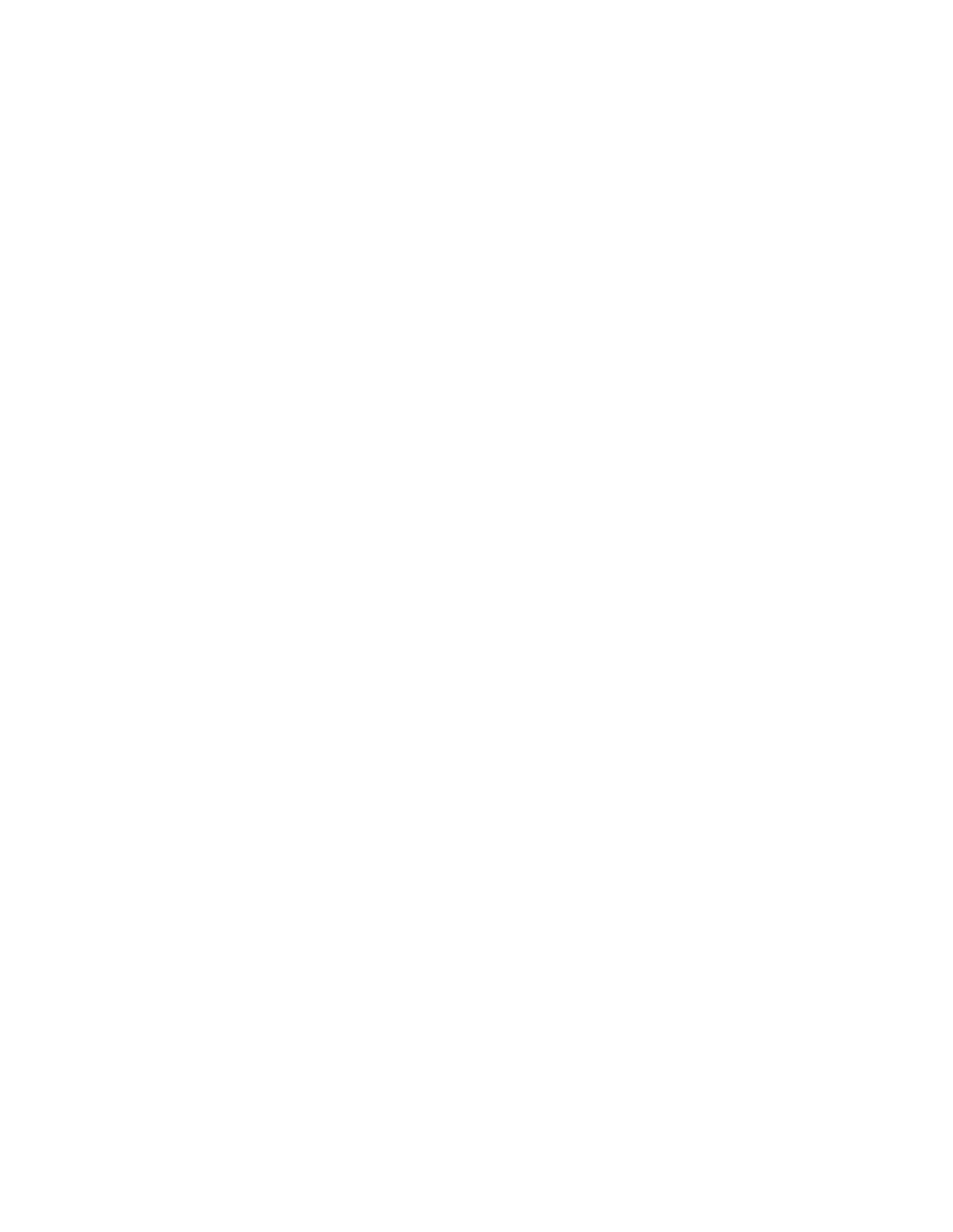

# **Application for Employment**

#### **Note to Applicant: Please advise us in advance if you require an accommodation to complete this application.**

We are an Equal Employment Opportunity employer. We do not discriminate against any applicant or employee on the basis of race, color, sex, religion, national origin, age, disability, or any other consideration made unlawful by applicable federal, state, or local laws.

As a matter of policy and for the safety of the communities we serve, we consistently applies background checking standards to all applicants. It is essential that all information requested, including educational background, work, criminal and residential history, be complete and accurate.

**Instructions:** Please type or print in black or blue ink. Answer all questions, checking all boxes that apply. Answer with "No" or "Not Applicable" (N/A) on questions that do not apply. Additional forms are available for each section if needed.

**Date: / /**

| <b>GENERAL INFORMATION</b>                                   |               |              |        |                                |              |                                                                      |                                                 |
|--------------------------------------------------------------|---------------|--------------|--------|--------------------------------|--------------|----------------------------------------------------------------------|-------------------------------------------------|
| <b>Last Name</b>                                             |               | <b>First</b> |        |                                |              | <b>Middle</b>                                                        |                                                 |
|                                                              |               |              |        |                                |              |                                                                      |                                                 |
| <b>Present Address: Street</b>                               | City          |              | County | <b>State</b>                   | Zip          | How long? (mo/ yr)                                                   |                                                 |
| <b>Telephone Number and Area Code:</b><br>Primary (          | Date of Birth |              |        | <b>Social Security Number:</b> |              | If hired, can you present<br>work in the $\overline{US?}$ $\Box$ Yes | evidence of your legal right to<br>$\square$ No |
| List any other names that you have used in the past 10 years |               |              |        |                                |              |                                                                      |                                                 |
| Name Used                                                    |               | City         |        | County                         | <b>State</b> |                                                                      | From / To                                       |
|                                                              |               |              |        |                                |              |                                                                      |                                                 |
|                                                              |               |              |        |                                |              |                                                                      |                                                 |
| List all addresses for the past 7 years                      |               |              |        |                                |              |                                                                      |                                                 |
| <b>Street</b>                                                |               | City         |        | County                         | <b>State</b> | Zip                                                                  | How long? (mo/yr)                               |
|                                                              |               |              |        |                                |              |                                                                      |                                                 |
|                                                              |               |              |        |                                |              |                                                                      |                                                 |
|                                                              |               |              |        |                                |              |                                                                      |                                                 |
|                                                              |               |              |        |                                |              |                                                                      |                                                 |

| Have you ever been fired or asked to resign by an<br>employer?<br>Yes $\Box$<br>$No$ $\Box$ | If yes, explain:                                                                                                                       |                                                               |  |  |
|---------------------------------------------------------------------------------------------|----------------------------------------------------------------------------------------------------------------------------------------|---------------------------------------------------------------|--|--|
| What position are you applying for?                                                         | Minimum salary / wage requirement:                                                                                                     |                                                               |  |  |
| How were you referred<br>to our company?                                                    | □ On-line Ad □ Radio/TV Ad □ State Employment Agency<br>Banner □ Flyer □ Print Ad<br>Community Organization<br>Employee referral-Name: | TJob Fair<br>$\Box$ Other                                     |  |  |
| Have you ever worked for us previously?<br>$\Box$ Yes<br>$\Box$ No                          | In what capacity?                                                                                                                      | When?                                                         |  |  |
| If hired, what date are you available<br>to start work?                                     | $\Box$ Full-time $\Box$ Part-time<br>Are you applying for:                                                                             | Are you able to work:<br>□ Days □ Evenings<br>$\Box$ Weekends |  |  |
| <b>Previous Military Service: Yes</b><br>No.                                                |                                                                                                                                        |                                                               |  |  |

**Equal Opportunity Employer that values diversity**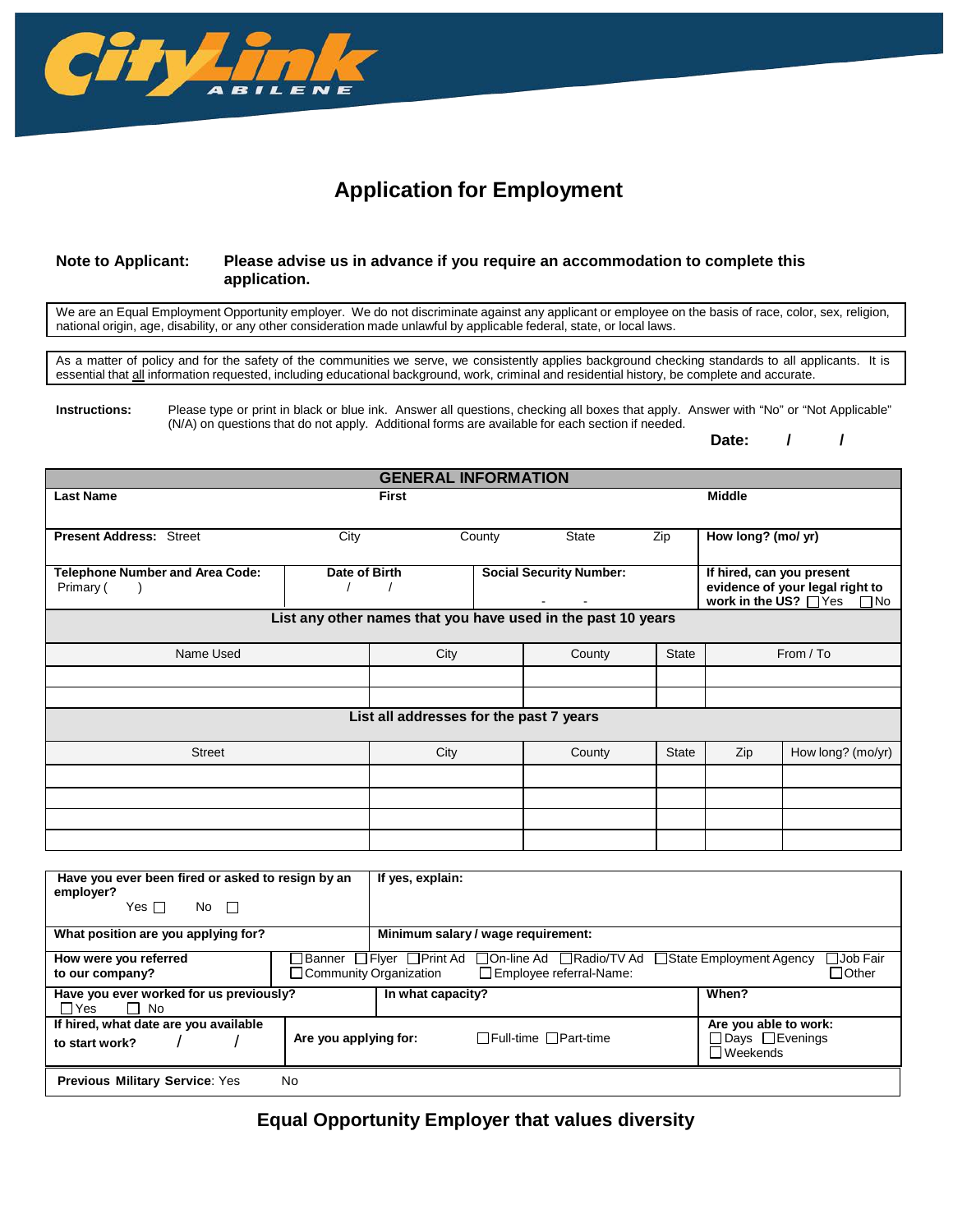|                                                             | <b>EDUCATIONAL BACKGROUND</b>                             |                                             |                            |                                 |  |  |
|-------------------------------------------------------------|-----------------------------------------------------------|---------------------------------------------|----------------------------|---------------------------------|--|--|
|                                                             | Name and location of<br>school or college                 | <b>Circle</b><br>highest grade<br>completed | Did you<br>graduate?       | What was your degree and major? |  |  |
| Elementary and<br>Junior High /<br>Middle School            |                                                           | 1234<br>5 6 7 8                             |                            |                                 |  |  |
| <b>High School</b><br>and/or G.E.D.                         |                                                           | 9 10 11 12                                  | $\Box$ Yes<br>$\Box$ No    |                                 |  |  |
| College                                                     |                                                           | 1234                                        | $\Box$ Yes<br>$\Box$ No    | Degree <b>Degree</b>            |  |  |
| Trade, Business,<br>Correspondence<br>or Graduate<br>School |                                                           | Degree / Certificate<br>earned:             | $\Box$ Yes<br>$\square$ No |                                 |  |  |
|                                                             | List any other training or educational programs of note:  |                                             |                            |                                 |  |  |
| you have received:                                          | List any academic honors or other special recognition     |                                             |                            |                                 |  |  |
| note:                                                       | List any extracurricular activities and school offices of |                                             |                            |                                 |  |  |
|                                                             |                                                           |                                             |                            |                                 |  |  |

## **EMPLOYMENT HISTORY**

All employment for the past 10 years must be noted below, including jobs held while in school or while in the military. Record your present or most recent position first and go back in chronological order. Resumes may not be substituted for any information requested, but may be submitted as an addendum to the completed application. Complete all questions for each position.

| <b>Employer name:</b>         | Dates employed (mo/yr):                                                              |                   |            | Salary / pay rate:         |                                                                                      |  |
|-------------------------------|--------------------------------------------------------------------------------------|-------------------|------------|----------------------------|--------------------------------------------------------------------------------------|--|
|                               | From:                                                                                | To:               | Beginning: |                            | Ending:                                                                              |  |
| <b>Employer address:</b>      |                                                                                      | Employer phone #: |            | Supervisor's name & title: |                                                                                      |  |
|                               |                                                                                      |                   |            |                            |                                                                                      |  |
| Position(s) held:             | Briefly explain your job duties & responsibilities including supervisory experience: |                   |            |                            |                                                                                      |  |
|                               |                                                                                      |                   |            |                            |                                                                                      |  |
| May we contact this employer? | <b>Reason for leaving:</b>                                                           |                   |            |                            |                                                                                      |  |
| $\square$ No<br>$\Box$ Yes    |                                                                                      |                   |            |                            |                                                                                      |  |
|                               |                                                                                      |                   |            |                            |                                                                                      |  |
| Employer name:                | Dates employed (mo/yr):                                                              |                   |            | Salary / pay rate:         |                                                                                      |  |
|                               | From:                                                                                | To:               | Beginning: |                            | Ending:                                                                              |  |
| <b>Employer address:</b>      |                                                                                      | Employer phone #: |            | Supervisor's name & title: |                                                                                      |  |
|                               |                                                                                      |                   |            |                            |                                                                                      |  |
| Position(s) held:             |                                                                                      |                   |            |                            | Briefly explain your job duties & responsibilities including supervisory experience: |  |
|                               |                                                                                      |                   |            |                            |                                                                                      |  |
| May we contact this employer? | <b>Reason for leaving:</b>                                                           |                   |            |                            |                                                                                      |  |
| $\square$ No<br>$\Box$ Yes    |                                                                                      |                   |            |                            |                                                                                      |  |
|                               |                                                                                      |                   |            |                            |                                                                                      |  |
| Employer name:                | Dates employed (mo/yr):                                                              |                   |            | Salary / pay rate:         |                                                                                      |  |
|                               | From:                                                                                | To:               | Beginning: |                            | Ending:                                                                              |  |
| <b>Employer address:</b>      |                                                                                      | Employer phone #: |            | Supervisor's name & title: |                                                                                      |  |
|                               |                                                                                      |                   |            |                            |                                                                                      |  |
| Position(s) held:             | Briefly explain your job duties & responsibilities including supervisory experience: |                   |            |                            |                                                                                      |  |
|                               |                                                                                      |                   |            |                            |                                                                                      |  |
| May we contact this employer? | <b>Reason for leaving:</b>                                                           |                   |            |                            |                                                                                      |  |
| $\square$ No<br>$\Box$ Yes    |                                                                                      |                   |            |                            |                                                                                      |  |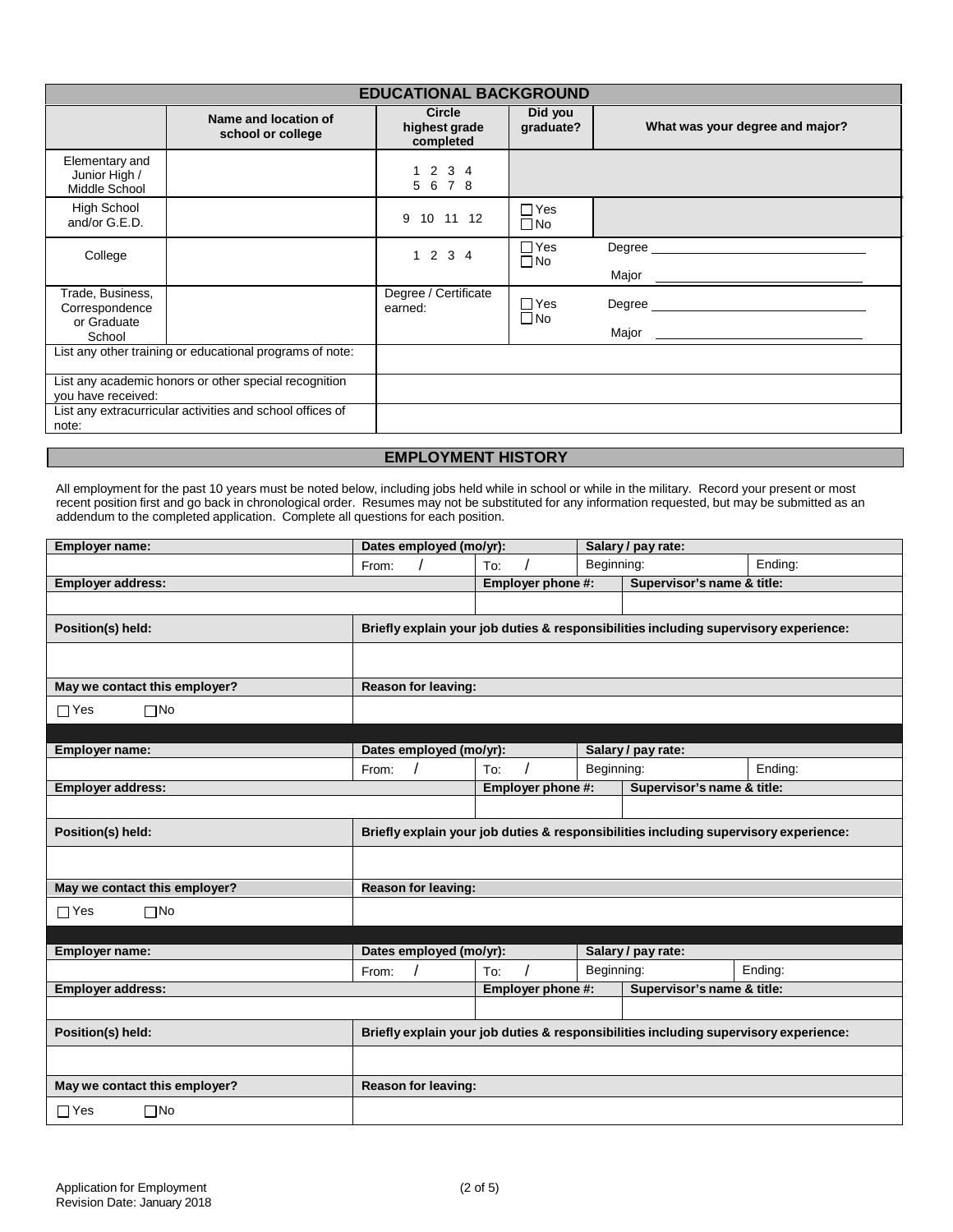## **EMPLOYMENT HISTORY**

All employment for the past 10 years must be noted below, including jobs held while in school or while in the military. Record your present or most recent position first and go back in chronological order. Resumes may not be substituted for any information requested, but may be submitted as an addendum to the completed application. Complete all questions for each position.

| Employer name:                | Dates employed (mo/yr):                                                              |                   |            | Salary / pay rate:         |                                                                                      |
|-------------------------------|--------------------------------------------------------------------------------------|-------------------|------------|----------------------------|--------------------------------------------------------------------------------------|
|                               | From:                                                                                | To:               | Beginning: |                            | Ending:                                                                              |
| <b>Employer address:</b>      |                                                                                      | Employer phone #: |            | Supervisor's name & title: |                                                                                      |
|                               |                                                                                      |                   |            |                            |                                                                                      |
| Position(s) held:             | Briefly explain your job duties & responsibilities including supervisory experience: |                   |            |                            |                                                                                      |
|                               |                                                                                      |                   |            |                            |                                                                                      |
| May we contact this employer? | <b>Reason for leaving:</b>                                                           |                   |            |                            |                                                                                      |
| <b>No</b><br>Yes              |                                                                                      |                   |            |                            |                                                                                      |
|                               |                                                                                      |                   |            |                            |                                                                                      |
| Employer name:                | Dates employed (mo/yr):                                                              |                   |            | Salary / pay rate:         |                                                                                      |
|                               | From:                                                                                | To:               | Beginning: |                            | Ending:                                                                              |
| <b>Employer address:</b>      |                                                                                      | Employer phone #: |            | Supervisor's name & title: |                                                                                      |
|                               |                                                                                      |                   |            |                            |                                                                                      |
| Position(s) held:             |                                                                                      |                   |            |                            | Briefly explain your job duties & responsibilities including supervisory experience: |
|                               |                                                                                      |                   |            |                            |                                                                                      |
| May we contact this employer? | <b>Reason for leaving:</b>                                                           |                   |            |                            |                                                                                      |
| Yes<br><b>No</b>              |                                                                                      |                   |            |                            |                                                                                      |
|                               |                                                                                      |                   |            |                            |                                                                                      |
| <b>Employer name:</b>         | Dates employed (mo/yr):                                                              |                   |            | Salary / pay rate:         |                                                                                      |
|                               | From:                                                                                | To:               | Beginning: |                            | Ending:                                                                              |
| <b>Employer address:</b>      |                                                                                      | Employer phone #: |            | Supervisor's name & title: |                                                                                      |
|                               |                                                                                      |                   |            |                            |                                                                                      |
| Position(s) held:             |                                                                                      |                   |            |                            | Briefly explain your job duties & responsibilities including supervisory experience: |
|                               |                                                                                      |                   |            |                            |                                                                                      |
| May we contact this employer? | <b>Reason for leaving:</b>                                                           |                   |            |                            |                                                                                      |
| <b>No</b><br>Yes              |                                                                                      |                   |            |                            |                                                                                      |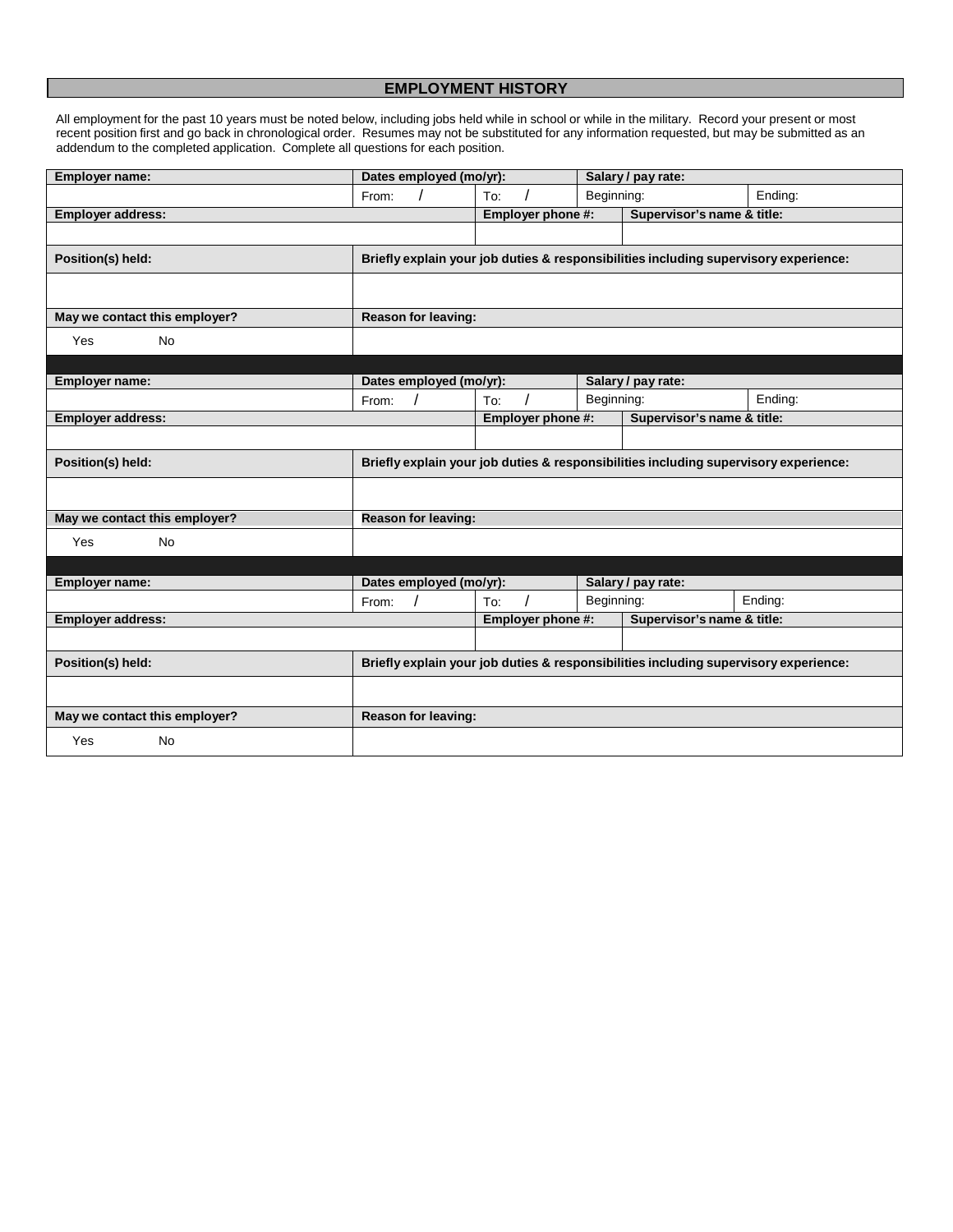| IDENTIFY AND EXPLAIN ANY EMPLOYMENT GAPS, OR PERIODS OF UNEMPLOYMENT OF 30 DAYS OR LONGER |     |         |  |  |
|-------------------------------------------------------------------------------------------|-----|---------|--|--|
| Dates:                                                                                    |     | Reason: |  |  |
| From:                                                                                     | To: |         |  |  |
|                                                                                           |     |         |  |  |
|                                                                                           |     |         |  |  |
|                                                                                           |     |         |  |  |
|                                                                                           |     |         |  |  |
|                                                                                           |     |         |  |  |
|                                                                                           |     |         |  |  |

## **CRIMINAL CONVICTION HISTORY**

We strive to provide a safe environment for our employees, the communities we support, and the patrons we transport. For these reasons, all applicants must provide a complete adult criminal conviction record subject to federal and state mandated restrictions. This includes any conviction and/or criminal charge where the final disposition is still pending. Please note that a criminal conviction history will not necessarily disqualify an applicant from employment. Factors such as age, seriousness and nature of the violation as it relates to the applicable position shall be considered.

| Date of conviction<br>MM / YYYY                    | Location of conviction or pending charge<br>City, State | Name of court |
|----------------------------------------------------|---------------------------------------------------------|---------------|
|                                                    |                                                         |               |
| Mark appropriate box                               | Nature of conviction or pending charge                  |               |
| □ Misdemeanor<br>$\Box$ Felony<br>□ Pending Charge |                                                         |               |
|                                                    |                                                         |               |
| Date of conviction<br>MM / YYYY                    | Location of conviction or pending charge<br>City, State | Name of court |
|                                                    |                                                         |               |
| Mark appropriate box                               | Nature of conviction or pending charge                  |               |
| □ Misdemeanor<br>コ Felony<br>$\Box$ Pending Charge |                                                         |               |
|                                                    |                                                         |               |
| Date of conviction<br>MM / YYYY                    | Location of conviction or pending charge<br>City, State | Name of court |
|                                                    |                                                         |               |
| Mark appropriate box                               | Nature of conviction or pending charge                  |               |
| □ Misdemeanor<br>コ Felony<br>Pending Charge        |                                                         |               |

|                                                                                           | <b>LICENSE INFORMATION</b>                                                                                                                                                                                                                                                                                                                                                                                                                                                       |      |                        |  |  |  |
|-------------------------------------------------------------------------------------------|----------------------------------------------------------------------------------------------------------------------------------------------------------------------------------------------------------------------------------------------------------------------------------------------------------------------------------------------------------------------------------------------------------------------------------------------------------------------------------|------|------------------------|--|--|--|
| В.                                                                                        | A. Have you ever been denied a license, permit or privilege to operate a motor vehicle?<br>No<br>Yes<br>Has any license, permit or privilege ever been suspended or revoked?<br><b>No</b><br>Yes.<br>Have you ever been disqualified subject to Part 391 of the Federal Motor Carrier Safety Regulation?<br>No<br>Yes<br>D. Have you in the past three (3) years failed or refused a DOT-mandated pre-employment test(s)?<br>No<br>Yes<br>If "YES" to any of the above, explain: |      |                        |  |  |  |
| How many years of driving experience do you have?<br>Less than 3 years<br>3 years or more |                                                                                                                                                                                                                                                                                                                                                                                                                                                                                  |      |                        |  |  |  |
| <b>State</b>                                                                              | <b>License#</b>                                                                                                                                                                                                                                                                                                                                                                                                                                                                  | Type | <b>Expiration date</b> |  |  |  |
|                                                                                           |                                                                                                                                                                                                                                                                                                                                                                                                                                                                                  |      |                        |  |  |  |

| TRAFFIC CITATIONS / CONVICTIONS & FORFEITURES FOR THE PAST 3 YEARS (other than parking violations) |      |        |                |  |  |
|----------------------------------------------------------------------------------------------------|------|--------|----------------|--|--|
| Location                                                                                           | Date | Charge | <b>Penalty</b> |  |  |
|                                                                                                    |      |        |                |  |  |
|                                                                                                    |      |        |                |  |  |
|                                                                                                    |      |        |                |  |  |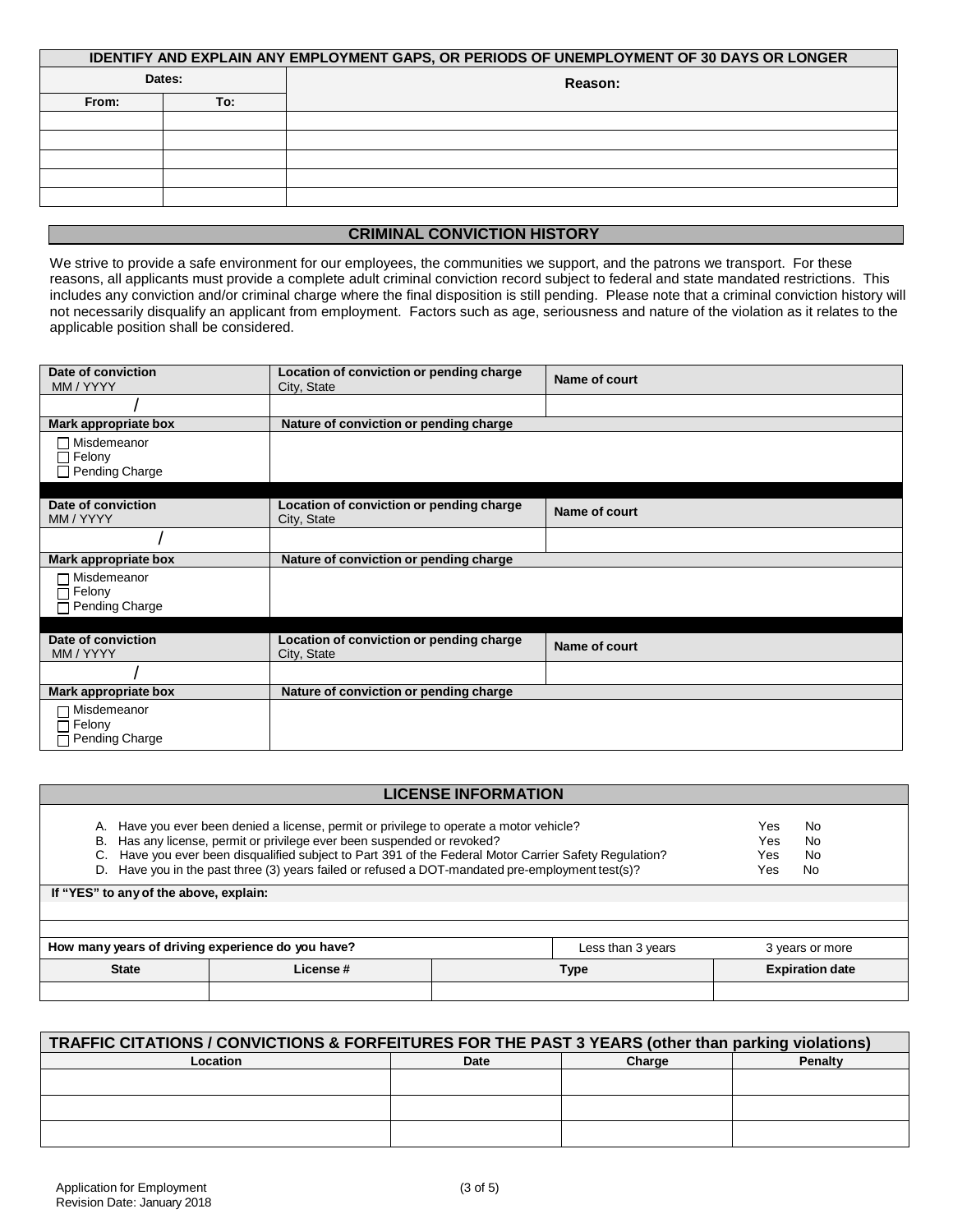| <b>TECHNICIAN / MECHANIC APPLICANTS ONLY</b>                          |                      |                                 |                      |  |
|-----------------------------------------------------------------------|----------------------|---------------------------------|----------------------|--|
| Type of experience                                                    | Length of experience | <b>Type of experience</b>       | Length of experience |  |
| <b>Engine tune-up; Diesel</b>                                         |                      | Air Brakes / Steering           |                      |  |
| Engine tune-up; Gas                                                   |                      | <b>Brakes / Steering</b>        |                      |  |
| <b>Electrical Systems</b>                                             |                      | Lubrication                     |                      |  |
| <b>Clutch &amp; Transmission-Truck</b>                                |                      | Tire repair                     |                      |  |
| <b>Inspection License Class</b>                                       |                      | Do you own your own shop tools? | No<br>Yes            |  |
| List current ASE's:                                                   |                      |                                 |                      |  |
| Describe your diagnostic experience:                                  |                      |                                 |                      |  |
| List any other skills which are<br>relevant to the position you seek: |                      |                                 |                      |  |

| ADMINISTRATIVE SUPPORT APPLICANTS ONLY                                |                      |                             |                      |  |
|-----------------------------------------------------------------------|----------------------|-----------------------------|----------------------|--|
| Type of experience                                                    | Length of experience | Type of experience          | Length of experience |  |
| AP / AR                                                               |                      | <b>Microsoft Excel</b>      |                      |  |
| Multi-line phone system                                               |                      | <b>Microsoft Word</b>       |                      |  |
| Typing / keyboarding                                                  | WPM:                 | <b>Microsoft Outlook</b>    |                      |  |
| 10-key calculator                                                     | Accuracy:            | <b>Microsoft PowerPoint</b> |                      |  |
| List any other skills which are<br>relevant to the position you seek: |                      |                             |                      |  |

| <b>COMPUTER EXPERIENCE</b>            |                      |                                          |  |  |
|---------------------------------------|----------------------|------------------------------------------|--|--|
| Software & Hardware (PC or Platforms) | Length of experience | Skill level (expert, moderate, beginner) |  |  |
|                                       |                      |                                          |  |  |
|                                       |                      |                                          |  |  |
|                                       |                      |                                          |  |  |
|                                       |                      |                                          |  |  |
|                                       |                      |                                          |  |  |
|                                       |                      |                                          |  |  |

## **ADDITIONAL QUALIFICATIONS**

Briefly summarize any additional qualifications you believe are important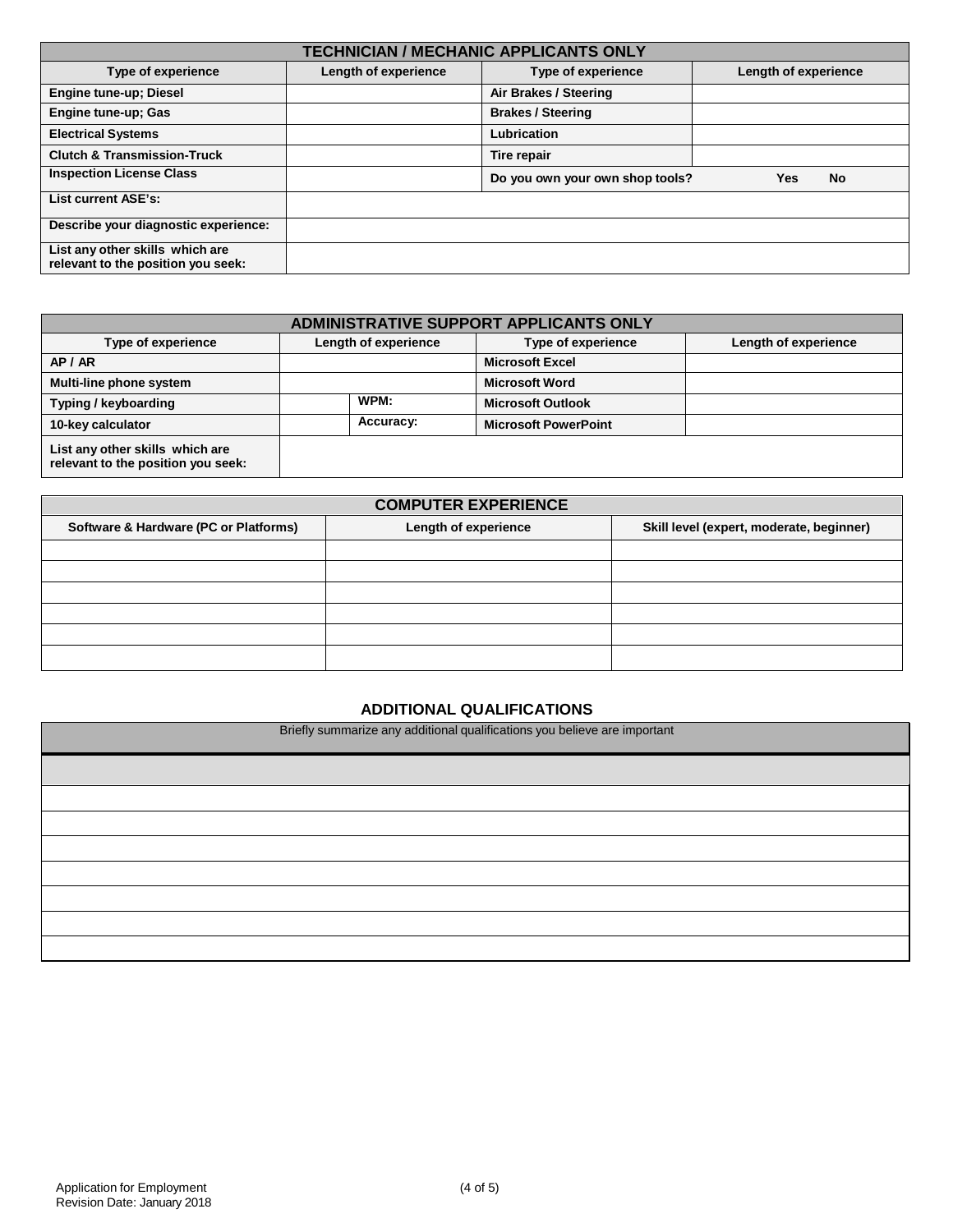## **APPLICANT'S STATEMENT AND RELEASE**

I certify that all statements made on this Application for Employment and in any subsequently executed questionnaire or employment document are true and correct. I understand that any material falsifications or omissions made on this application, or on any pre-employment document, may result in termination of my candidacy or any subsequent employment.

I authorize the Company and its representatives to conduct background evaluations and obtain information including but not limited to, criminal history checks from federal, state or local authorities, the Department of Transportation (DOT) and/or the Federal Transportation Administration (FTA).

I hereby expressly authorize such inquiries and fully release and discharge the Company and consumer reporting agency, their respective affiliates, subsidiaries, directors, officers, employees, agents and attorneys thereof, and each of them, and any individual, organization, entity, agency, or other source providing information to a consumer reporting agency from all claims and damages arising out of or relating to any investigation of my background for employment purposes. This release is valid for all federal, state, county and local agencies, authorities, previous employers, military services and educational institutions.

I acknowledge that any offer of employment is conditioned upon my taking a drug screen and the Company's receipt of satisfactory results of such a test and receipt of satisfactory background checks and, if necessary to determine ability to perform essential duties of the position offered, the satisfactory results of physical examination.

| <b>Applicant Name:</b>      | Date: |  |
|-----------------------------|-------|--|
| <b>Applicant Signature:</b> |       |  |

**Note: This Application for Employment will be considered active for 90 calendar days.**

| <b>ONLY</b><br>IN                                   |        |       |  |  |
|-----------------------------------------------------|--------|-------|--|--|
| Individual receiving &<br>reviewing<br>application: | Title. | Date: |  |  |
|                                                     |        |       |  |  |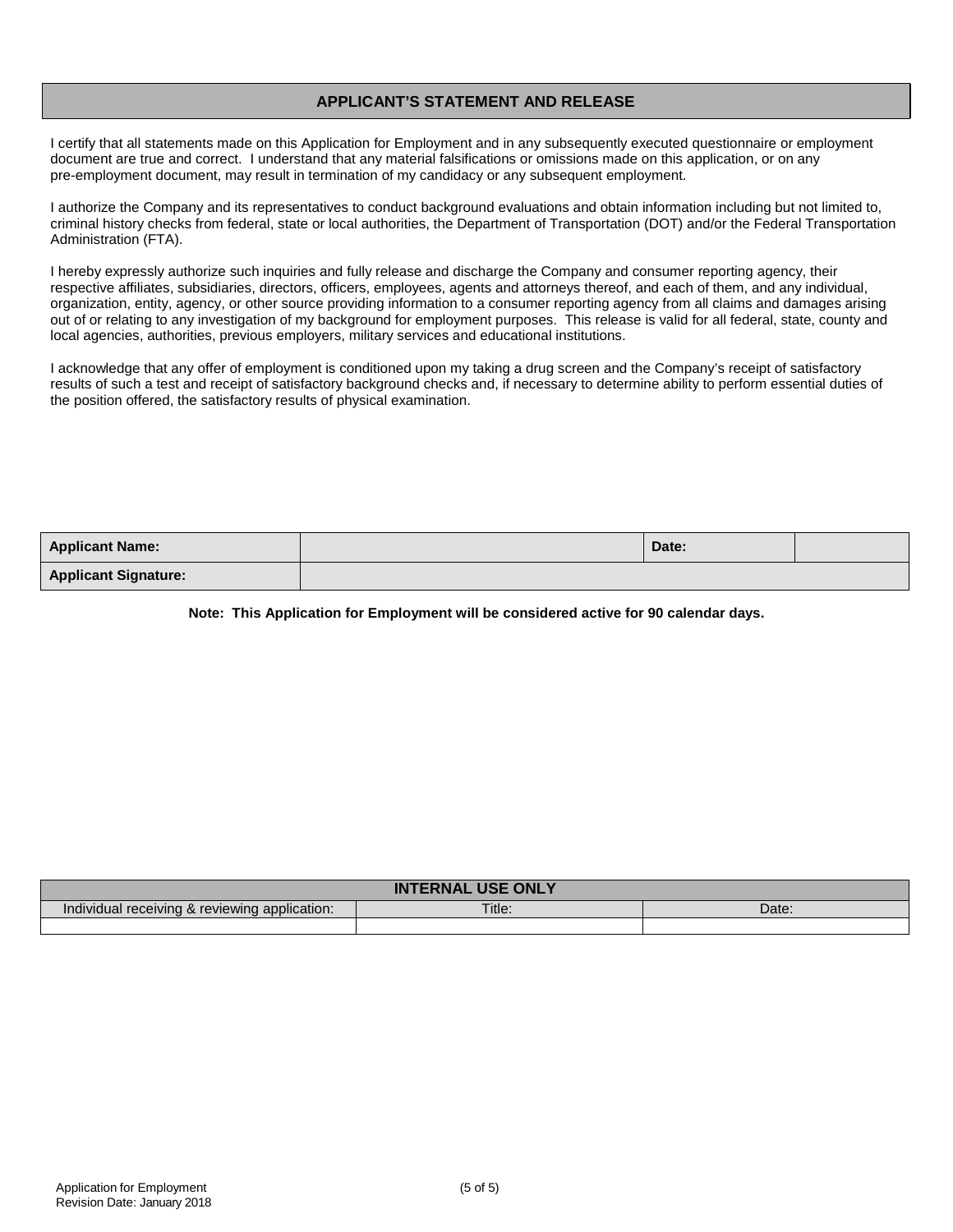## CityLink 1189 S 2nd St. Abilene, Texas 79602 325-676-6399 Office 325-676-6407 Fax

### **PART I – INVESTIGATIVE CONSUMER REPORT DISCLOSURE AND CONSENT**

In connection with your employment or application for employment (including contract for services), an investigative consumer report and/or consumer reports, which may contain public record information, may be requested from a consumer reporting agency. These reports may include the following types of information: names and dates of previous employers, reason for termination of employment, work experience, accidents, academic history, professional credentials, drugs/alcohol use, information relating to your character, general reputation, educational background, personal characteristics, mode of living, or any other information about you which may reflect upon your potential for employment (or contract for services) gathered from any individual, organization, entity, agency, or other source which may have knowledge concerning any such items of information. Such reports may contain public record information concerning your driving record, workers' compensation claims, criminal records, etc., from federal, state and other agencies which maintain such records; as well as information from the consumer reporting agency concerning previous driving record requests made by others from such state agencies. If you are hired or engaged or remain employed or engaged, additional reports may be requested to update, renew or extend your employment or contract, to the extent permitted by law.

You have the right to receive, upon your written request within a reasonable period of time, (not to exceed 30 days) a complete and accurate disclosure of the nature and scope of any investigation requested. You have the right to make a request to the consumer reporting agency, upon proper identification, to request the nature and substance of all information in its files on you at the time of your request, including the sources of information, and the recipients of any reports on you that the consumer reporting agency has previously furnished within the two-year period preceding your request. The company's current consumer reporting agency is Trak-1, who may be contacted by mail at 7131 Riverside Parkway, Tulsa, Oklahoma, 74136, or by phone at (800) 600-8999. The company reserves the right to change consumer reporting agencies at any time. Additionally, the company may be required by its customers to, which you are assigned, to provide the reports to them. The customers may be required to provide the reports to other organizations in accordance with the law. By your signature below, you consent to such sharing of the reports.

Oklahoma Applicants Only: I request a copy of any *credit* report requested on me.

Minnesota Applicants Only: I request a copy of any consumer report requested on me.

**Notice to California Applicants:** Under section 1786.22 of the California Civil Code, you may view the file maintained on you by the consumer reporting agency during normal business hours. You may also obtain a copy of this file upon submitting proper identification and paying the costs of duplication services, by appearing at the agency in person or by mail. You may also receive a summary of the file by telephone. The agency is required to have personnel available to explain your file to you and the agency must explain to you any coded information appearing in your file. If you appear in person, a person of your choice may accompany you, provided that this person furnishes proper identification.

<sup>I</sup> request to receive a free copy of any consumer report ordered on me by checking this box. (California Applicants Only)

I authorize Trak-1 or any other consumer reporting agency, to prepare consumer reports or investigative consumer reports about me for employment-related purposes. The consumer reporting agency is authorized to disclose all information obtained to the requesting entity for the purpose of making a determination as to my eligibility for employment, promotion or any other lawful purpose. If hired or contracted, this authorization shall remain on file and shall serve as ongoing authorization for the procurement of consumer reports at any time during my employment or contract period. I have been provided a copy of the summary of the rights of the consumer pursuant to the Fair Credit Reporting Act (FCRA).

By signing below, I certify that I have read and fully understand this disclosure, that prior to signing I was given an opportunity to ask questions and to have those questions answered to my satisfaction.

| <b>Print Name:</b>         | Signature:     | Date:                                 |
|----------------------------|----------------|---------------------------------------|
| <b>Social Security No:</b> | Date of Birth: | <b>Sex:</b> $\Box$ Male $\Box$ Female |